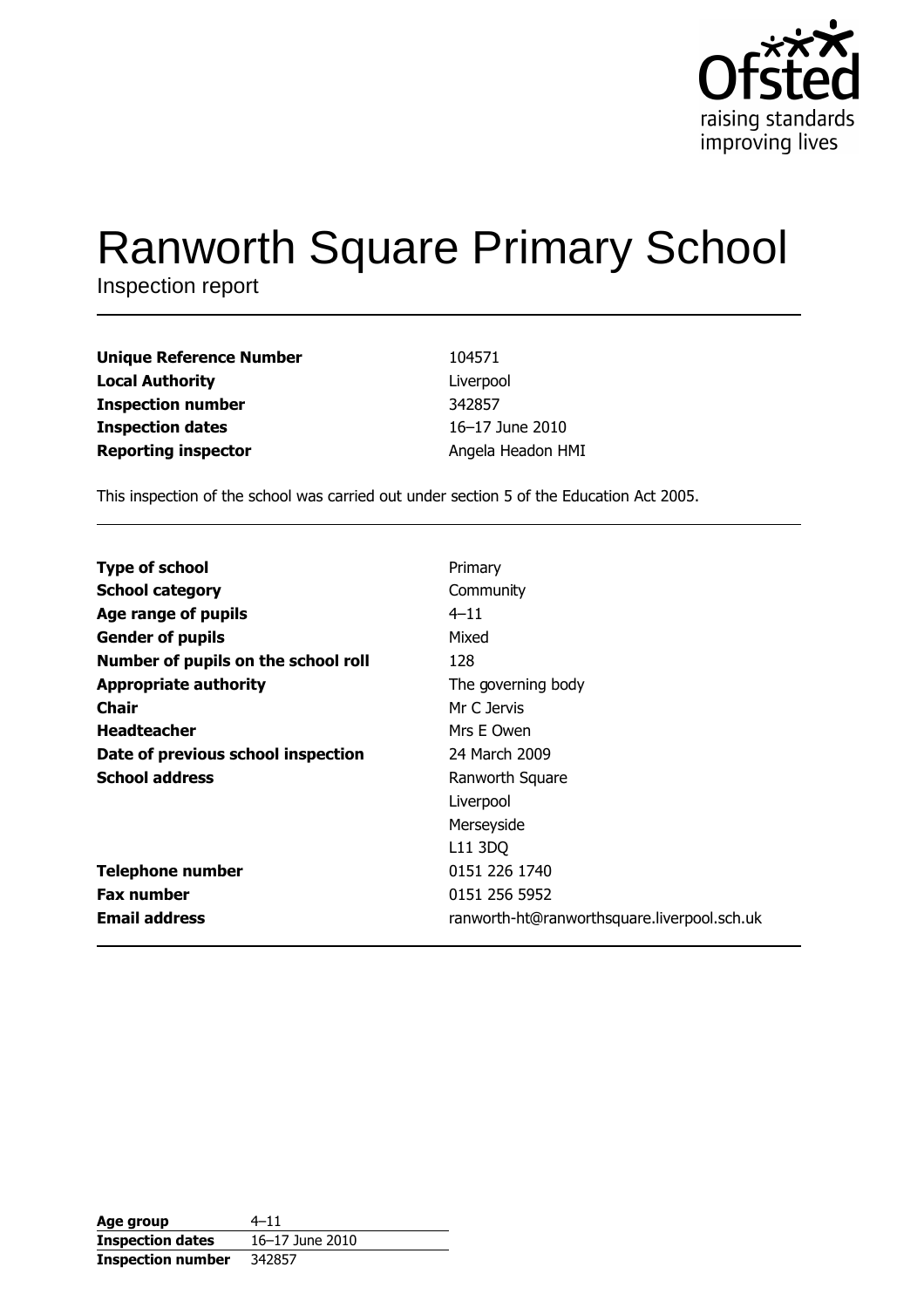The Office for Standards in Education, Children's Services and Skills (Ofsted) regulates and inspects to achieve excellence in the care of children and young people, and in education and skills for learners of all ages. It regulates and inspects childcare and children's social care, and inspects the Children and Family Court Advisory Support Service (Cafcass), schools, colleges, initial teacher training, work-based learning and skills training, adult and community learning, and education and training in prisons and other secure establishments. It rates council children's services, and inspects services for looked after children, safequarding and child protection.

Further copies of this report are obtainable from the school. Under the Education Act 2005, the school must provide a copy of this report free of charge to certain categories of people. A charge not exceeding the full cost of reproduction may be made for any other copies supplied.

If you would like a copy of this document in a different format, such as large print or Braille, please telephone 08456 404045, or email enquiries@ofsted.gov.uk.

You may copy all or parts of this document for non-commercial educational purposes, as long as you give details of the source and date of publication and do not alter the documentation in any way.

Royal Exchange Buildings St Ann's Square Manchester M2 7LA T: 08456 404045 Textphone: 0161 618 8524 E: enquiries@ofsted.gov.uk W: www.ofsted.gov.uk © Crown copyright 2010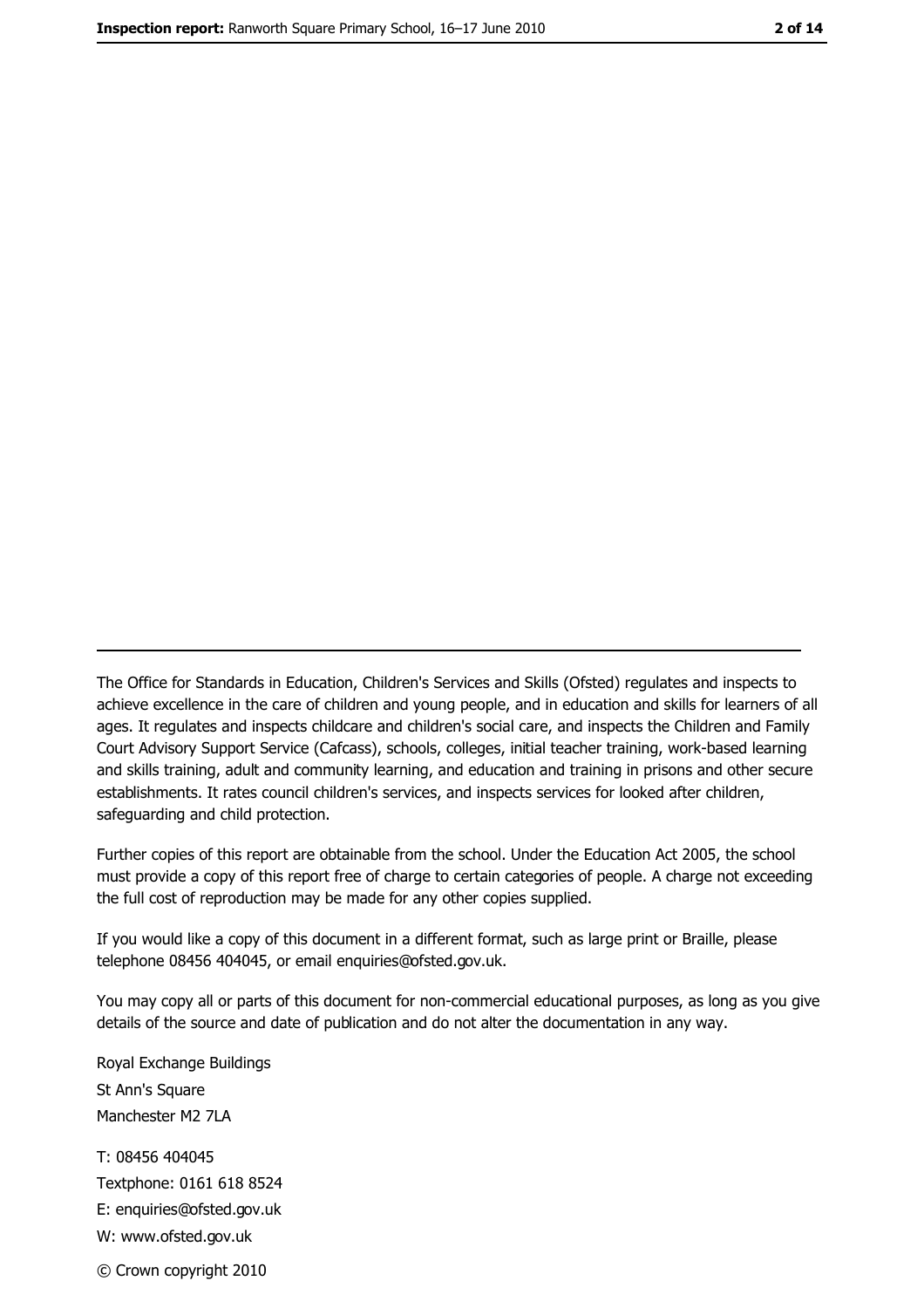# **Introduction**

This inspection was carried out by one of Her Majesty's Inspectors and two additional inspectors. Inspectors observed nine lessons and provision in the Early Years Foundation Stage; eight teachers were seen. Meetings were held with senior and middle leaders, teachers and support staff, groups of pupils, two governors including the chair and a representative from the local authority. Inspectors observed the school's work and scrutinised documents including the school's self-evaluation, assessment information and records of lesson observations. In addition, 13 questionnaires from parents and carers and those returned by staff and pupils were analysed.

The inspection team reviewed many aspects of the school's work. It looked in detail at the following:

- the attainment, learning and progress of pupils, particularly boys, with a focus on  $\blacksquare$ consistency between classes, subjects and key stages
- progress in lessons; how well teaching is informed by assessment information and  $\blacksquare$ targets, activities are matched to pupils' different learning needs and to what extent pupils are involved in their own learning
- the impact of care, quidance and support on improving all Every Child Matters  $\blacksquare$ outcomes and attendance
- the quality of leadership at all levels, particularly the impact of monitoring  $\blacksquare$ procedures on improving outcomes and ensuring equality of opportunity for all pupils.

# Information about the school

Ranworth Square is a full service extended school and has achieved awards including Investors in People, the Activemark and Healthy Schools status. Few pupils are from minority ethnic backgrounds. The proportion of pupils known to be eligible for free school meals is well above the national average as is the percentage of pupils with special educational needs and/or disabilities. The level of pupil mobility is high.

At its previous inspection in March 2009, the school was judged to require a notice to improve.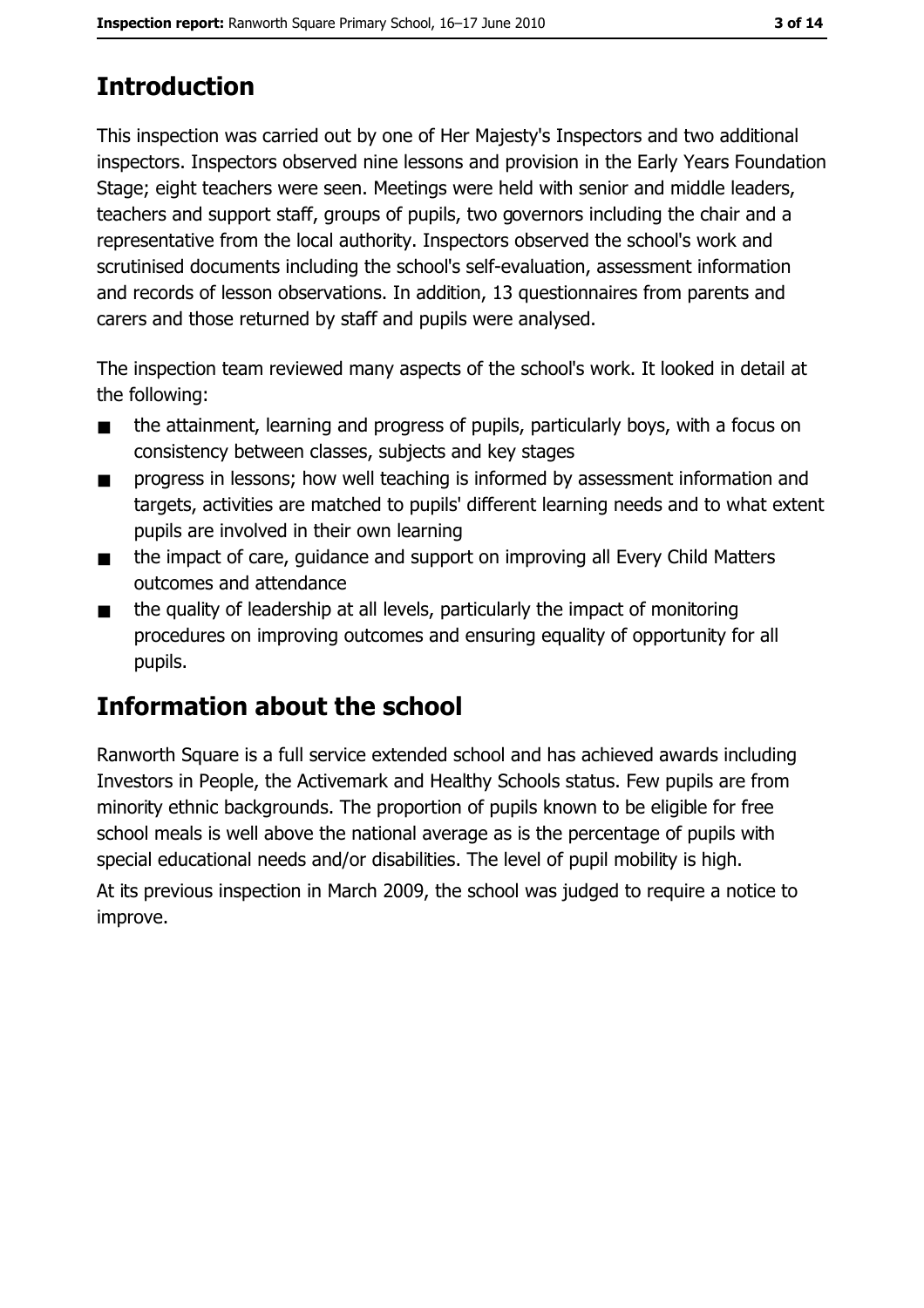# **Inspection judgements**

## Overall effectiveness: how good is the school?

#### The school's capacity for sustained improvement

## **Main findings**

In accordance with section 13(5) of the Education Act 2005, Her Majesty's Chief Inspector is of the opinion that the school no longer requires significant improvement. Ranworth Square Primary School is a satisfactory and improving school. Since the previous inspection, improvements are evident in the effectiveness of leadership and management, the provision for care, guidance and support and most notably the quality of teaching. As a result, pupils are now making satisfactory progress overall and attainment has started to rise.

School leaders and staff have worked hard to improve the quality of teaching. With a clear focus on improving pupils' outcomes, they have managed staff changes, rigorously, monitored the quality of lessons and provided all classroom personnel with a range of professional development opportunities. To support this work, the school has introduced a more robust system to track pupils' attainment and to identify where intervention is required. School leaders recognise, however, that pupils' progress across key stages, classes and groups remains uneven across the school and better use of assessment strategies in lessons is required to secure greater consistency. This variation is also reflected in the difference predicted in attainment between English and mathematics at both expected and higher levels for both Year 6 and Year 2 in 2010.

Pupils have positive attitudes to learning and relationships between adults and pupils are good. Pupils report that they enjoy school; this view is supported by the very large majority of parents and carers who returned the questionnaires. Strong pastoral support ensures all pupils are well cared for, particularly those who join the school other than at the usual times and those whose circumstances make them vulnerable.

The headteacher and deputy headteacher are effectively demonstrating clear leadership, with a determination to improve the school further. Senior and middle leaders are making a good contribution to driving the school forward. Together, they have an accurate understanding of what has been achieved and what yet needs to be done to secure better academic outcomes for pupils. This, together with measurable improvements in all areas highlighted at the previous inspection, shows the school has good capacity for sustained improvement. The school's work, through regular reviews, is effectively challenged by the governing body and the school now provides satisfactory value for monev.

# What does the school need to do to improve further?

Maintain the focus on improving teaching and increase the proportion of good and  $\blacksquare$ 

| З |  |
|---|--|
|   |  |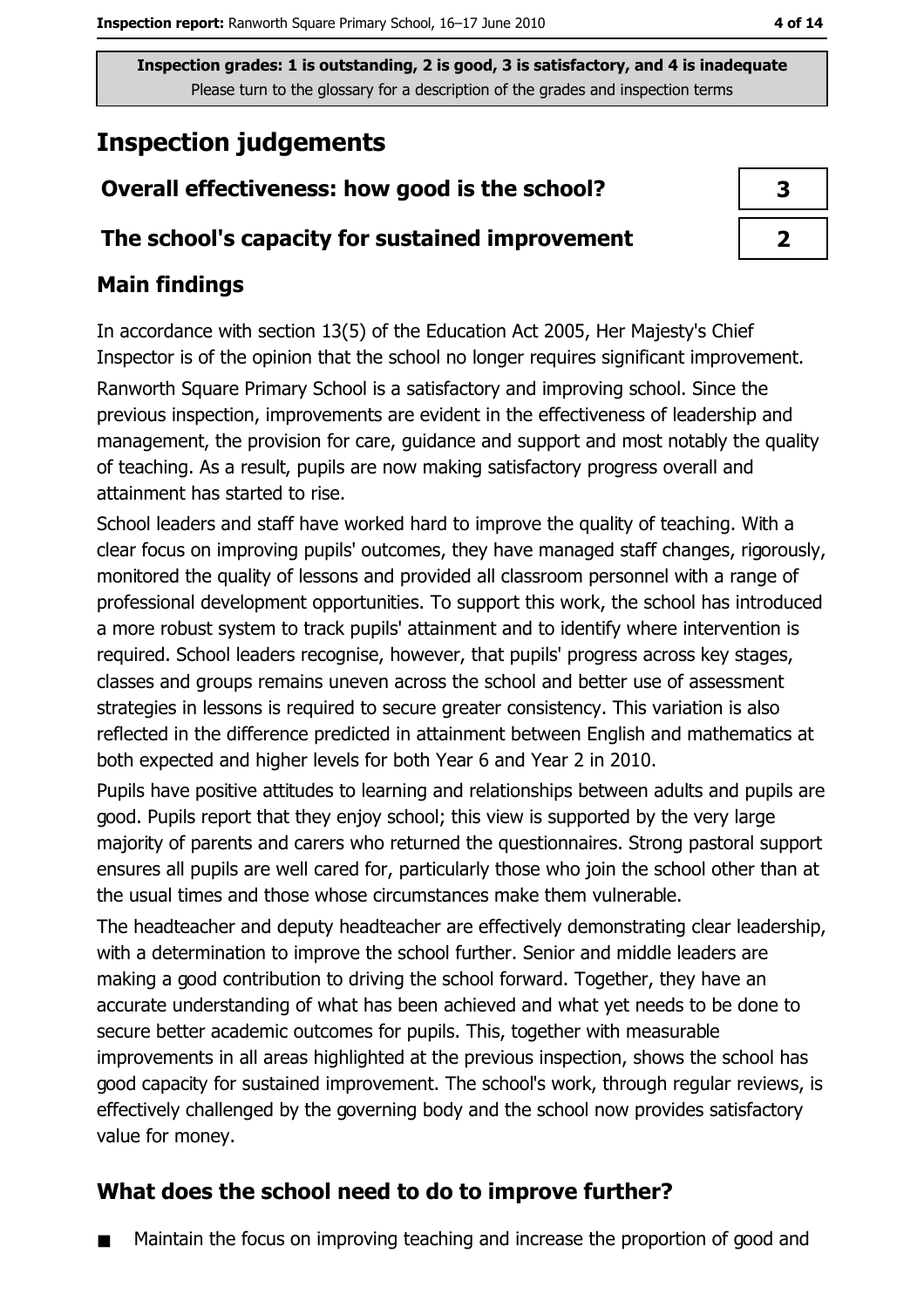outstanding lessons by:

- using assessment information more precisely in lessons to tailor activities to meet the needs of individual pupils
- using questioning more effectively to check pupils' progress and ensure good levels of challenge.
- Raise attainment in English and mathematics by closing the gaps in performance between different groups to enable the majority of pupils to make at least good progress.
- About 40% of the schools whose overall effectiveness is judged satisfactory may  $\blacksquare$ receive a monitoring visit by an Ofsted inspector before their next section 5 inspection.

#### **Outcomes for individuals and groups of pupils**

Pupils have a good awareness of how to be healthy and have the opportunity to participate in health awareness programmes and activities, including swimming. Pupils are able to take on extra responsibilities and their good work within the school and wider community is evident in a range of events which include, for example, the school choir and the school council.

Pupils report that they feel safe in school; they are considerate, work well together and are keen to do well. Their spiritual, moral, social and cultural understanding is satisfactory. Improved achievement in basic skills and a significant increase in overall attendance are helping to ensure that pupils are better prepared for future life.

From below average starting points, pupils make satisfactory progress overall. There is evidence of better progress for some age, gender and ability groups; however, this is not yet consistent between or within classes and, therefore, all pupils are not yet able to maintain the good progress secured in the Early Years Foundation Stage. Nonetheless, the quality of learning in lessons has improved significantly; progress is accelerating and pupils' previous underachievement is being addressed. In lessons, pupils make good gains in their learning when assessment strategies are used well and pupils are given opportunities to discuss and explain their thinking.

The rigorous analysis of attainment data collected at regular intervals ensures pupils are suitably targeted for support and intervention. Pupils with special educational needs and/or disabilities make satisfactory progress overall, with the greatest gains evident in Year 5.

These are the grades for pupils' outcomes

 $\overline{\mathbf{3}}$ 

The grades for attainment and attendance are: 1 is high; 2 is above average; 3 is broadly average; and 4 is low.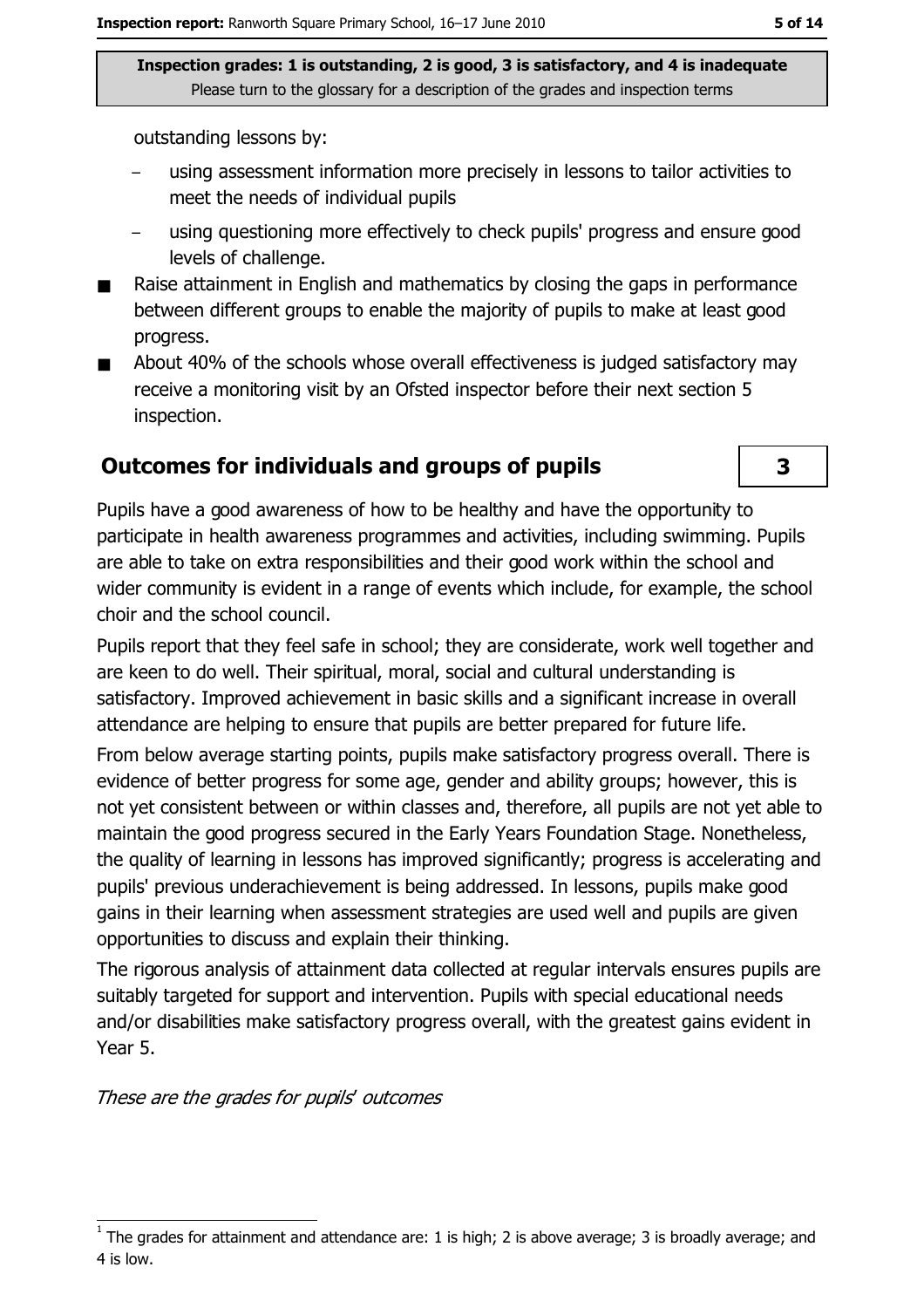| Pupils' achievement and the extent to which they enjoy their learning                                                     |                         |  |  |
|---------------------------------------------------------------------------------------------------------------------------|-------------------------|--|--|
| Taking into account:<br>Pupils' attainment <sup>1</sup>                                                                   | 3                       |  |  |
| The quality of pupils' learning and their progress                                                                        | 3                       |  |  |
| The quality of learning for pupils with special educational needs and/or<br>disabilities and their progress               |                         |  |  |
| The extent to which pupils feel safe                                                                                      | 3                       |  |  |
| <b>Pupils' behaviour</b>                                                                                                  | $\overline{\mathbf{2}}$ |  |  |
| The extent to which pupils adopt healthy lifestyles                                                                       |                         |  |  |
| The extent to which pupils contribute to the school and wider community                                                   |                         |  |  |
| The extent to which pupils develop workplace and other skills that will<br>contribute to their future economic well-being |                         |  |  |
| Taking into account:<br>Pupils' attendance <sup>1</sup>                                                                   | 3                       |  |  |
| The extent of pupils' spiritual, moral, social and cultural development                                                   |                         |  |  |

#### How effective is the provision?

The school has maintained a broad range of planned curriculum experiences for pupils, while providing a strong focus on improving levels of literacy and numeracy. A full range of enrichment activities including visits and extra-curricular activities, alongside partnership work with other schools has helped to support and enhance pupils' academic and personal development.

Parents and carers who returned the questionnaire report that the school keeps their children safe and recognises their individual needs. Adults know pupils well and the school provides a caring and supportive environment for all. Intervention activities, including work with external personnel, is particularly effective for those pupils with specific pastoral and/or educational needs, including those with special educational needs and/or disabilities. The school's well-targeted actions, including the work of the learning mentor, have resulted in significant improvements in attendance.

In lessons, the quality of teaching is good overall, with teachers and teaching assistants working effectively as a team to secure improved progress for pupils.

Planning indicates tasks for different ability groups and teachers expect and encourage pupils to do their best. With clear explanation of learning objectives and interesting activities, teachers ensure lessons are engaging and pupils understand what they are learning. In the best lessons, progress towards learning objectives is regularly checked to ensure that pupils have every opportunity to extend their thinking and learning further. The school recognises that a sharper use of assessment in the classroom is now required to tackle the variation in pupils' progress and secure further improvements in attainment. Teachers mark pupils' work well and pupils report that the 'two stars and a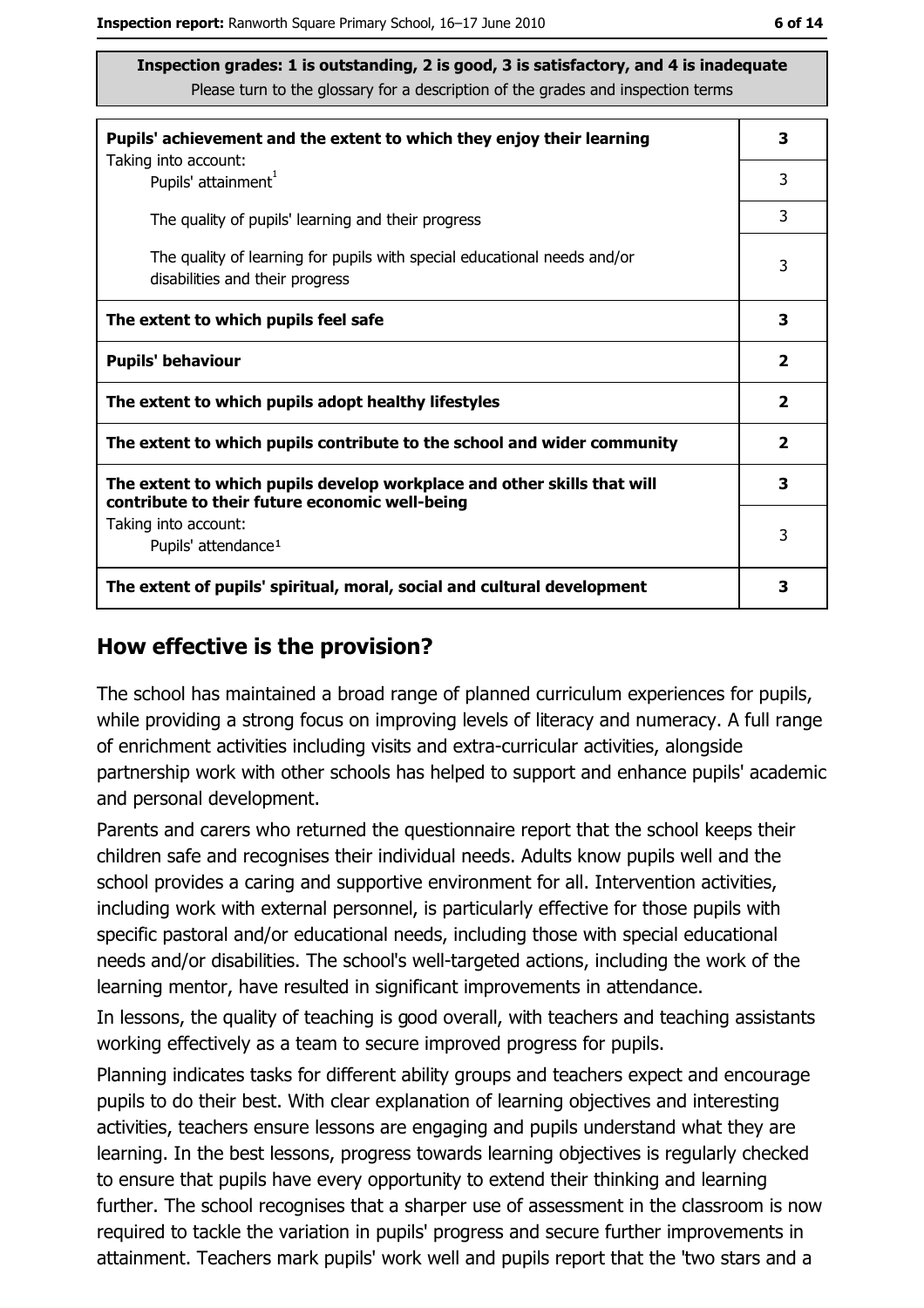wish' comments help them improve further.

These are the grades for the quality of provision

| The quality of teaching                                                                                    |   |
|------------------------------------------------------------------------------------------------------------|---|
| Taking into account:                                                                                       |   |
| The use of assessment to support learning                                                                  |   |
| The extent to which the curriculum meets pupils' needs, including, where<br>relevant, through partnerships | 3 |
| The effectiveness of care, guidance and support                                                            |   |

#### How effective are leadership and management?

The headteacher and deputy headteacher, with complementary skills, have provided a clear, effective lead and are ensuring that the school is moving forward at pace. In this, they are well supported by senior and middle leaders who, together with staff, have played a full part in improving academic outcomes for pupils. Actions to strengthen the quality of teaching and the school's assessment information have been successfully implemented across the school.

Arrangements to check the quality of teaching and pupils' progress are rigorous and thorough. There is a regular cycle of lesson observations, planning and workbook scrutiny and 'pupil progress' meetings. The school sets challenging targets for all pupils and equality of opportunity is actively promoted, although the school recognises there is more to do to eliminate the variation in pupils' performance.

Self-evaluation is secure and, consequently, leaders are aware where further work is required to improve provision and pupils' outcomes. Whole-school planning is comprehensive with measurable success criteria; subject leaders' growing confidence and active contribution is helping to strengthen the school's leadership capacity.

Work to promote community cohesion is based on an accurate understanding of the school and wider community, with examples of involvement with schools nationally and further afield. The school's partnership arrangements, particularly with schools and external agencies, make a satisfactory contribution to the school's work, particularly in supporting pupils with additional learning needs.

Safeguarding procedures, including child protection arrangements and required staff checks, are fully in place. Governors now rigorously monitor all aspects of the school's work, including the areas requiring improvement from the previous inspection.

These are the grades for leadership and management

| The effectiveness of leadership and management in embedding ambition and<br>driving improvement | - 2 |
|-------------------------------------------------------------------------------------------------|-----|
| Taking into account:<br>The leadership and management of teaching and learning                  |     |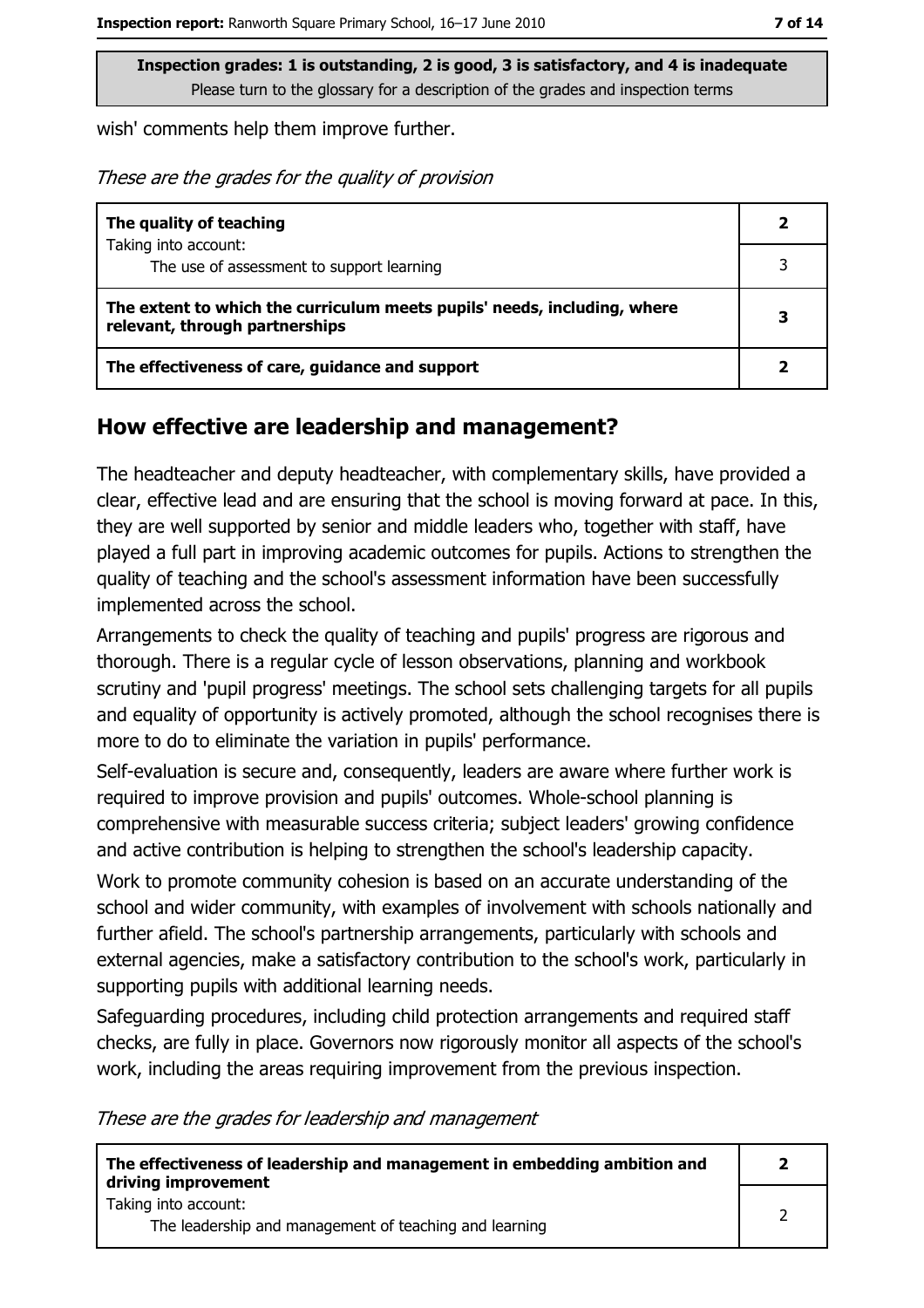$\overline{\mathbf{3}}$ 

 $\overline{\mathbf{3}}$ 

 $\overline{2}$ 

 $\overline{2}$ 

3

| Inspection grades: 1 is outstanding, 2 is good, 3 is satisfactory, and 4 is inadequate<br>Please turn to the glossary for a description of the grades and inspection terms |   |  |
|----------------------------------------------------------------------------------------------------------------------------------------------------------------------------|---|--|
| The effectiveness of the governing body in challenging and supporting the<br>school so that weaknesses are tackled decisively and statutory responsibilities<br>met        | 2 |  |
| The effectiveness of the school's engagement with parents and carers                                                                                                       |   |  |

The effectiveness of partnerships in promoting learning and well-being The effectiveness with which the school promotes equality of opportunity and

tackles discrimination

The effectiveness of safeguarding procedures

The effectiveness with which the school promotes community cohesion

The effectiveness with which the school deploys resources to achieve value for monev

## **Early Years Foundation Stage**

Children enter the Reception class with skills and knowledge which are varied, but generally below those typical for their age. They make a good start to school life in the Early Years Foundation Stage and achieve consistently well.

Adults work well together and ensure there is a good balance of adult and child-initiated activities which invite children's interests. Children are encouraged to explore and be active learners and this contributes to their developing confidence and independence.

The area is well led and managed. Observation and assessment are used very well to plan purposeful activities which meet individual children's needs and interests; personalised learning is actively promoted. Children's next steps are identified and their achievements are recorded in informative pictorial records which are shared with parents and carers, who are positive about the education and care that their children receive. Good attention is paid to welfare requirements, with effective support for those children with additional needs.

These are the grades for the Early Years Foundation Stage

| <b>Overall effectiveness of the Early Years Foundation Stage</b><br>Taking into account:     | $\mathbf{2}$ |
|----------------------------------------------------------------------------------------------|--------------|
|                                                                                              |              |
| Outcomes for children in the Early Years Foundation Stage                                    |              |
| The quality of provision in the Early Years Foundation Stage                                 |              |
|                                                                                              |              |
| The effectiveness of leadership and management of the Early Years<br><b>Foundation Stage</b> |              |

## **Views of parents and carers**

Approximately 10% of parents and carers returned completed questionnaires. Of these,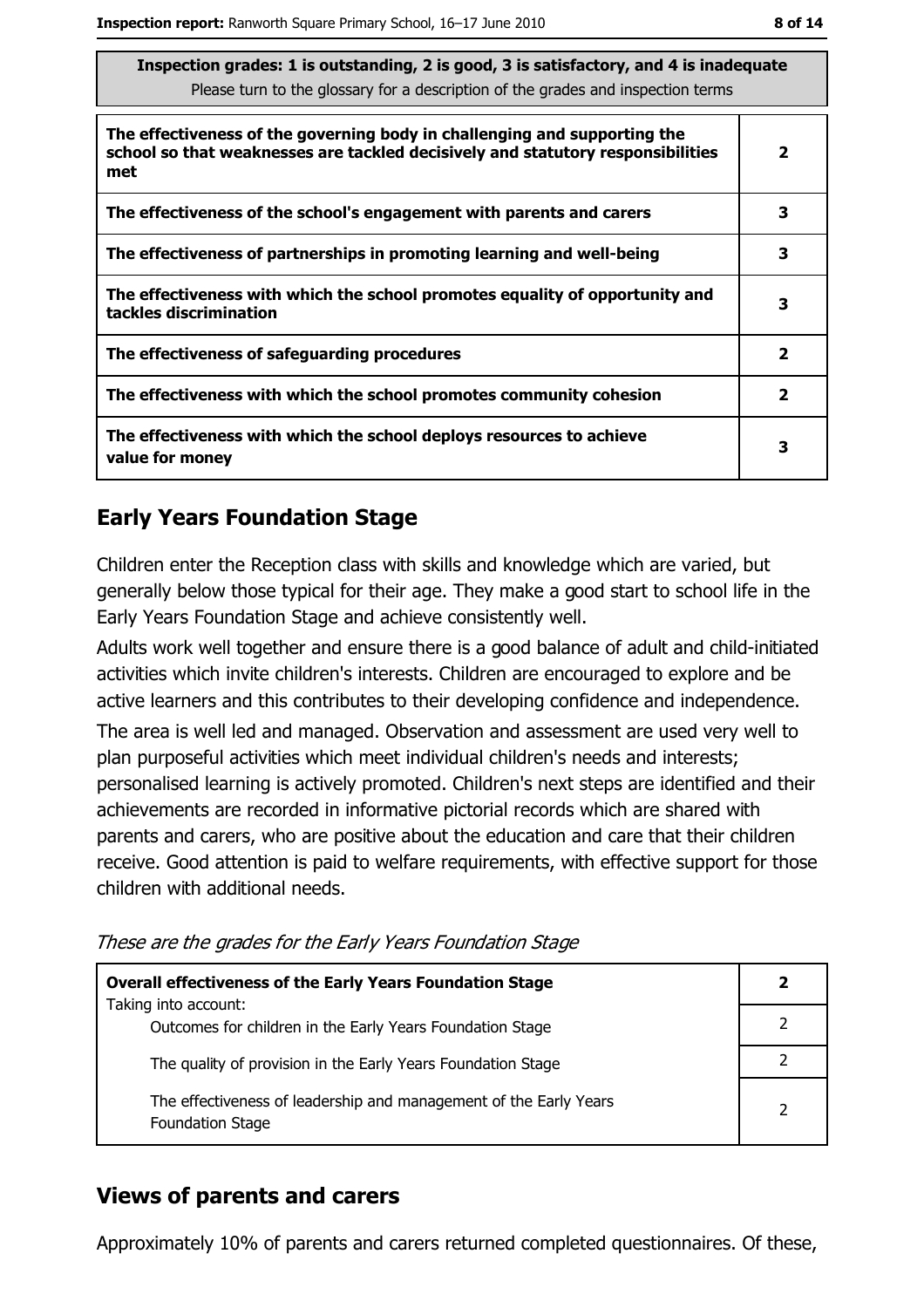all were positive about their children's experience at school, including how the school kept their children safe, dealt with unacceptable behaviour and ensured that their children made enough progress. A very small minority expressed concerns about how the school supports their children's learning. Inspectors investigated this aspect of the school's work and their judgements are reflected in appropriate sections of the report.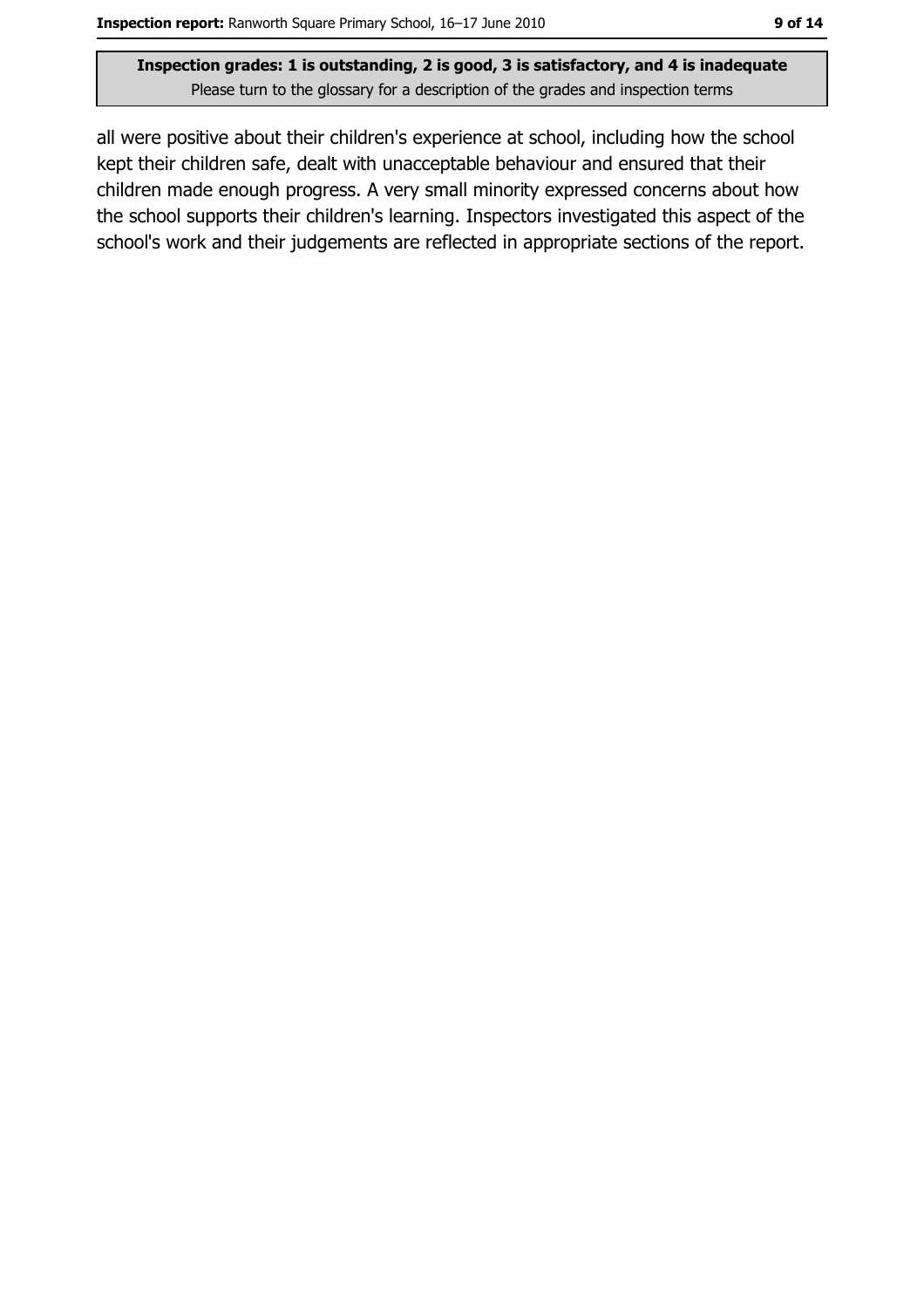#### Responses from parents and carers to Ofsted's questionnaire

Ofsted invited all the registered parents and carers of pupils registered at Ranworth Square Primary School to complete a questionnaire about their views of the school.

In the questionnaire, parents and carers were asked to record how strongly they agreed with 13 statements about the school.

The inspection team received 13 completed questionnaires by the end of the on-site inspection. In total, there are 128 pupils registered at the school.

| <b>Statements</b>                                                                                                                                                                                                                                       | <b>Strongly</b><br><b>Agree</b> |               |                | <b>Agree</b>  | <b>Disagree</b> |               |              | <b>Strongly</b><br>disagree |
|---------------------------------------------------------------------------------------------------------------------------------------------------------------------------------------------------------------------------------------------------------|---------------------------------|---------------|----------------|---------------|-----------------|---------------|--------------|-----------------------------|
|                                                                                                                                                                                                                                                         | <b>Total</b>                    | $\frac{0}{0}$ | <b>Total</b>   | $\frac{0}{0}$ | <b>Total</b>    | $\frac{0}{0}$ | <b>Total</b> | $\frac{0}{0}$               |
| My child enjoys school                                                                                                                                                                                                                                  | 10                              | 77            | $\mathbf{1}$   | 8             | $\mathbf{0}$    | $\mathbf{0}$  | $\mathbf{0}$ | 0                           |
| The school keeps my child<br>safe                                                                                                                                                                                                                       | 11                              | 85            | $\overline{2}$ | 15            | $\mathbf 0$     | 0             | 0            | $\mathbf 0$                 |
| The school informs me<br>about my child's progress                                                                                                                                                                                                      | 10                              | 77            | 3              | 23            | 0               | 0             | 0            | 0                           |
| My child is making enough<br>progress at this school                                                                                                                                                                                                    | 8                               | 62            | 4              | 31            | $\mathbf 0$     | 0             | 0            | 0                           |
| The teaching is good at this<br>school                                                                                                                                                                                                                  | 9                               | 69            | 3              | 23            | $\mathbf 0$     | 0             | 0            | 0                           |
| The school helps me to<br>support my child's learning                                                                                                                                                                                                   | 8                               | 62            | 4              | 31            | $\mathbf{1}$    | 8             | 0            | $\mathbf 0$                 |
| The school helps my child to<br>have a healthy lifestyle                                                                                                                                                                                                | 8                               | 62            | 5              | 38            | $\mathbf 0$     | 0             | 0            | $\mathbf 0$                 |
| The school makes sure that<br>my child is well prepared for<br>the future (for example<br>changing year group,<br>changing school, and for<br>children who are finishing<br>school, entering further or<br>higher education, or<br>entering employment) | $\overline{7}$                  | 54            | $\overline{4}$ | 31            | $\mathbf 0$     | 0             | $\mathbf 0$  | $\mathbf 0$                 |
| The school meets my child's<br>particular needs                                                                                                                                                                                                         | 8                               | 62            | 5              | 38            | $\mathbf 0$     | 0             | 0            | $\mathbf 0$                 |
| The school deals effectively<br>with unacceptable behaviour                                                                                                                                                                                             | 8                               | 62            | 5              | 38            | $\mathbf 0$     | 0             | 0            | $\mathbf 0$                 |
| The school takes account of<br>my suggestions and<br>concerns                                                                                                                                                                                           | 8                               | 62            | 5              | 38            | $\mathbf 0$     | 0             | 0            | $\bf{0}$                    |
| The school is led and<br>managed effectively                                                                                                                                                                                                            | $\overline{7}$                  | 54            | 5              | 38            | $\mathbf 0$     | 0             | $\mathbf 0$  | 0                           |
| Overall, I am happy with my<br>child's experience at this<br>school                                                                                                                                                                                     | 8                               | 62            | 5              | 38            | $\pmb{0}$       | $\pmb{0}$     | $\mathbf 0$  | 0                           |

The table above summarises the responses that parents and carers made to each statement. The percentages indicate the proportion of parents and carers giving that response out of the total number of completed questionnaires. Where one or more parents and carers chose not to answer a particular question, the percentages will not add up to 100%.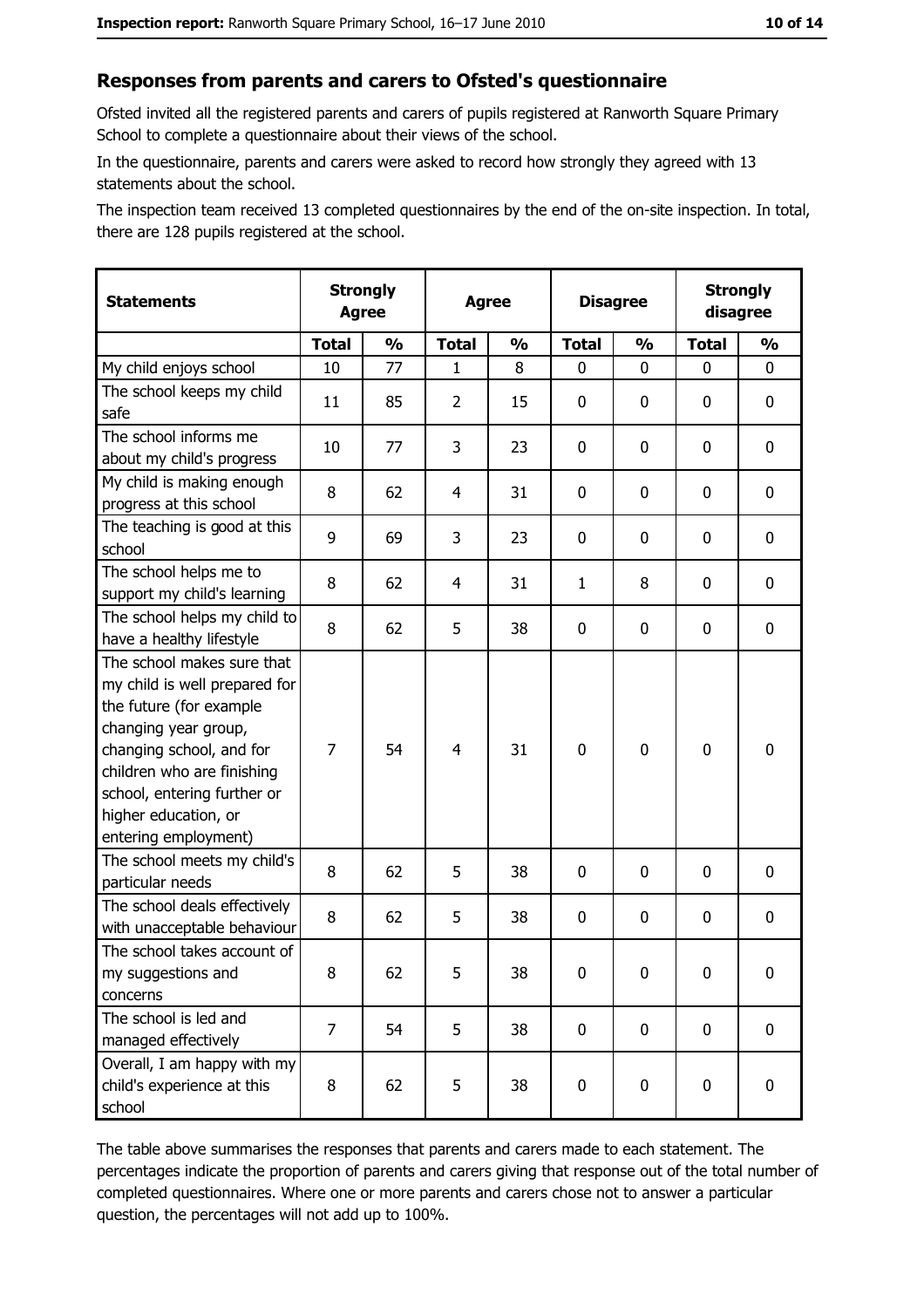# Glossary

| Grade   | <b>Judgement</b> | <b>Description</b>                                                                                                                                                                                                               |
|---------|------------------|----------------------------------------------------------------------------------------------------------------------------------------------------------------------------------------------------------------------------------|
| Grade 1 | Outstanding      | These features are highly effective. An oustanding<br>school provides exceptionally well for its pupils' needs.                                                                                                                  |
| Grade 2 | Good             | These are very positive features of a school. A school<br>that is good is serving its pupils well.                                                                                                                               |
| Grade 3 | Satisfactory     | These features are of reasonable quality. A satisfactory<br>school is providing adequately for its pupils.                                                                                                                       |
| Grade 4 | Inadequate       | These features are not of an acceptable standard. An<br>inadequate school needs to make significant<br>improvement in order to meet the needs of its pupils.<br>Ofsted inspectors will make further visits until it<br>improves. |

## What inspection judgements mean

### **Overall effectiveness of schools**

|                       | Overall effectiveness judgement (percentage of<br>schools) |      |                     |                   |  |
|-----------------------|------------------------------------------------------------|------|---------------------|-------------------|--|
| <b>Type of school</b> | <b>Outstanding</b>                                         | Good | <b>Satisfactory</b> | <b>Inadequate</b> |  |
| Nursery schools       | 51                                                         | 45   | 0                   | 4                 |  |
| Primary schools       | 6                                                          | 41   | 42                  | 10                |  |
| Secondary schools     | 8                                                          | 34   | 44                  | 14                |  |
| Sixth forms           | 10                                                         | 37   | 50                  | 3                 |  |
| Special schools       | 32                                                         | 38   | 25                  | 5                 |  |
| Pupil referral units  | 12                                                         | 43   | 31                  | 14                |  |
| All schools           | 9                                                          | 40   | 40                  | 10                |  |

New school inspection arrangements were introduced on 1 September 2009. This means that inspectors now make some additional judgements that were not made previously.

The data in the table above is for the period 1 September to 31 December 2009 and is the most recently published data available (see www.ofsted.gov.uk). Please note that the sample of schools inspected during the autumn term 2009 was not representative of all schools nationally, as weaker schools are inspected more frequently than good or outstanding schools.

Percentages are rounded and do not always add exactly to 100. Secondary school figures include those that have sixth forms, and sixth form figures include only the data specifically for sixth form inspection judgements.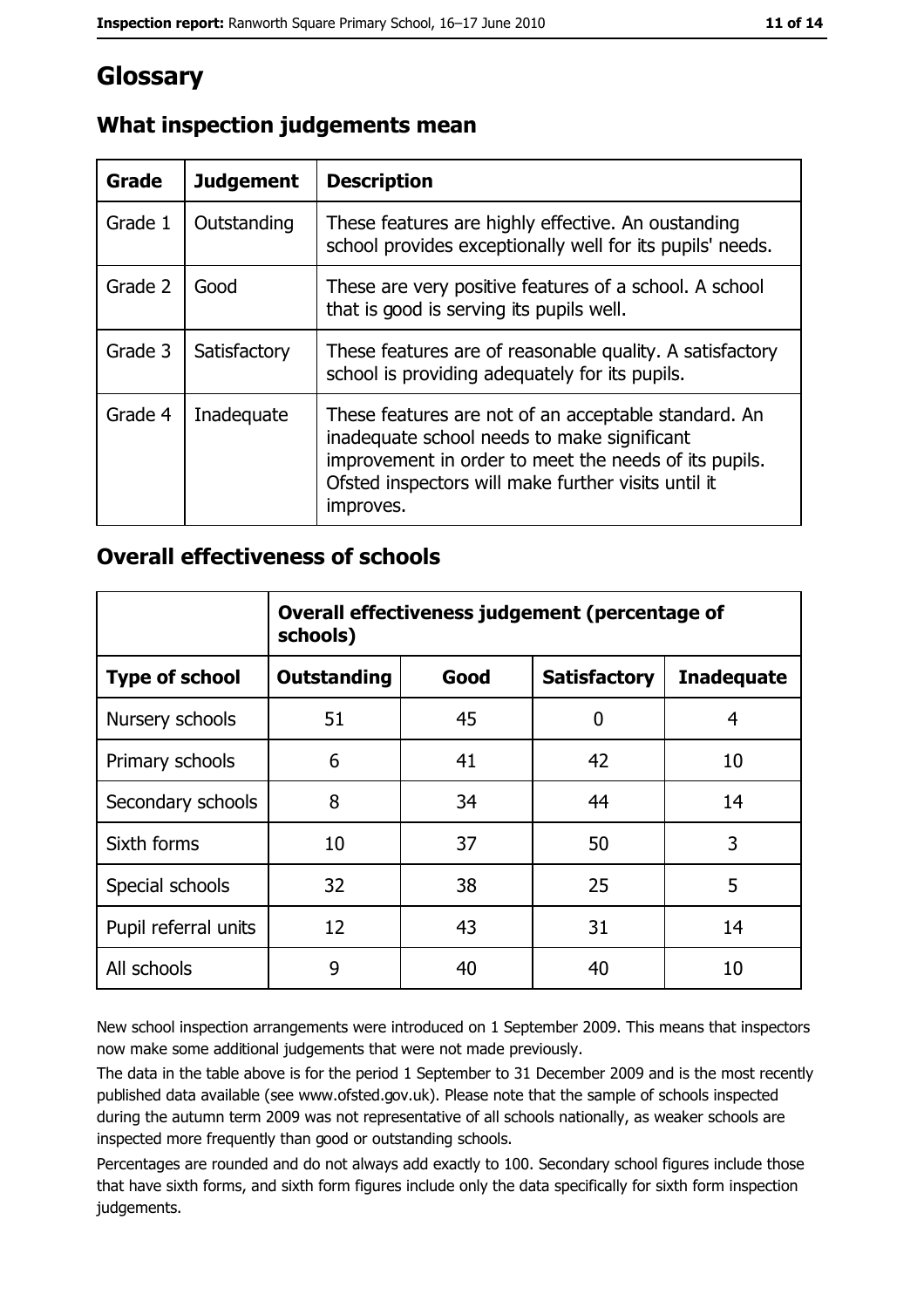# **Common terminology used by inspectors**

| Achievement:                  | the progress and success of a pupil in<br>their learning, development or training.                                                                                                                                                                                                                           |
|-------------------------------|--------------------------------------------------------------------------------------------------------------------------------------------------------------------------------------------------------------------------------------------------------------------------------------------------------------|
| Attainment:                   | the standard of the pupils' work shown by<br>test and examination results and in<br>lessons.                                                                                                                                                                                                                 |
| Capacity to improve:          | the proven ability of the school to<br>continue improving. Inspectors base this<br>judgement on what the school has<br>accomplished so far and on the quality of<br>its systems to maintain improvement.                                                                                                     |
| Leadership and management:    | the contribution of all the staff with<br>responsibilities, not just the headteacher,<br>to identifying priorities, directing and<br>motivating staff and running the school.                                                                                                                                |
| Learning:                     | how well pupils acquire knowledge,<br>develop their understanding, learn and<br>practise skills and are developing their<br>competence as learners.                                                                                                                                                          |
| <b>Overall effectiveness:</b> | inspectors form a judgement on a school's<br>overall effectiveness based on the findings<br>from their inspection of the school. The<br>following judgements, in particular,<br>influence what the overall effectiveness<br>judgement will be.                                                               |
|                               | The school's capacity for sustained<br>improvement.<br>Outcomes for individuals and groups<br>of pupils.<br>The quality of teaching.<br>The extent to which the curriculum<br>meets pupil's needs, including where<br>relevant, through partnerships.<br>The effectiveness of care, guidance<br>and support. |
| Progress:                     | the rate at which pupils are learning in<br>lessons and over longer periods of time. It<br>is often measured by comparing the<br>pupils' attainment at the end of a key<br>stage with their attainment when they<br>started.                                                                                 |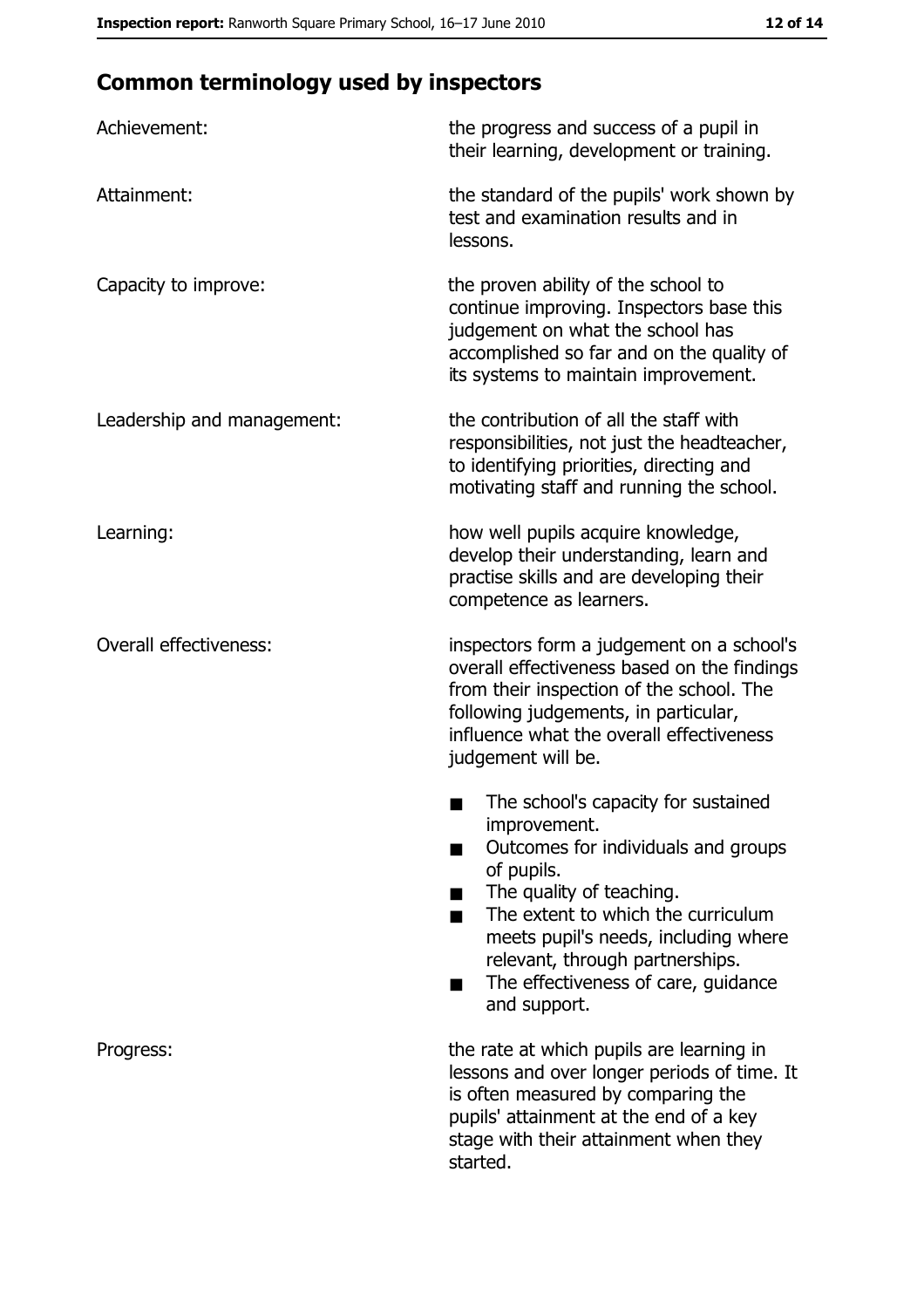This letter is provided for the school, parents and carers to share with their children. It describes Ofsted's main findings from the inspection of their school.



18 June 2010

**Dear Pupils** 

Inspection of Ranworth Square Primary School, Liverpool, L11 3DQ

Thank you for the warm welcome which you gave to inspectors during our recent visit to your school. We were impressed with your good behaviour and enjoyed talking to you in lessons, in meetings and during your social times. Thank you for also completing the questionnaires; these were very helpful.

You told us that you enjoyed school and that adults take good care of you. You particularly liked lessons which 'make learning fun' and visits to interesting places.

Your school has improved since the last inspection. We found that teaching is good overall and your attendance has increased; these improvements are helping you to make better progress in your lessons.

However, although your school is a satisfactory and improving school, we know it wants to be even better. School leaders agreed with us on what should happen next to improve further. This included making sure that assessment information is used well in lessons so you are able to make good or better progress throughout your time at the school.

We hope you continue to enjoy your time at school and wish you every future success.

Yours sincerely

Angela Headon

Her Majesty's Inspector